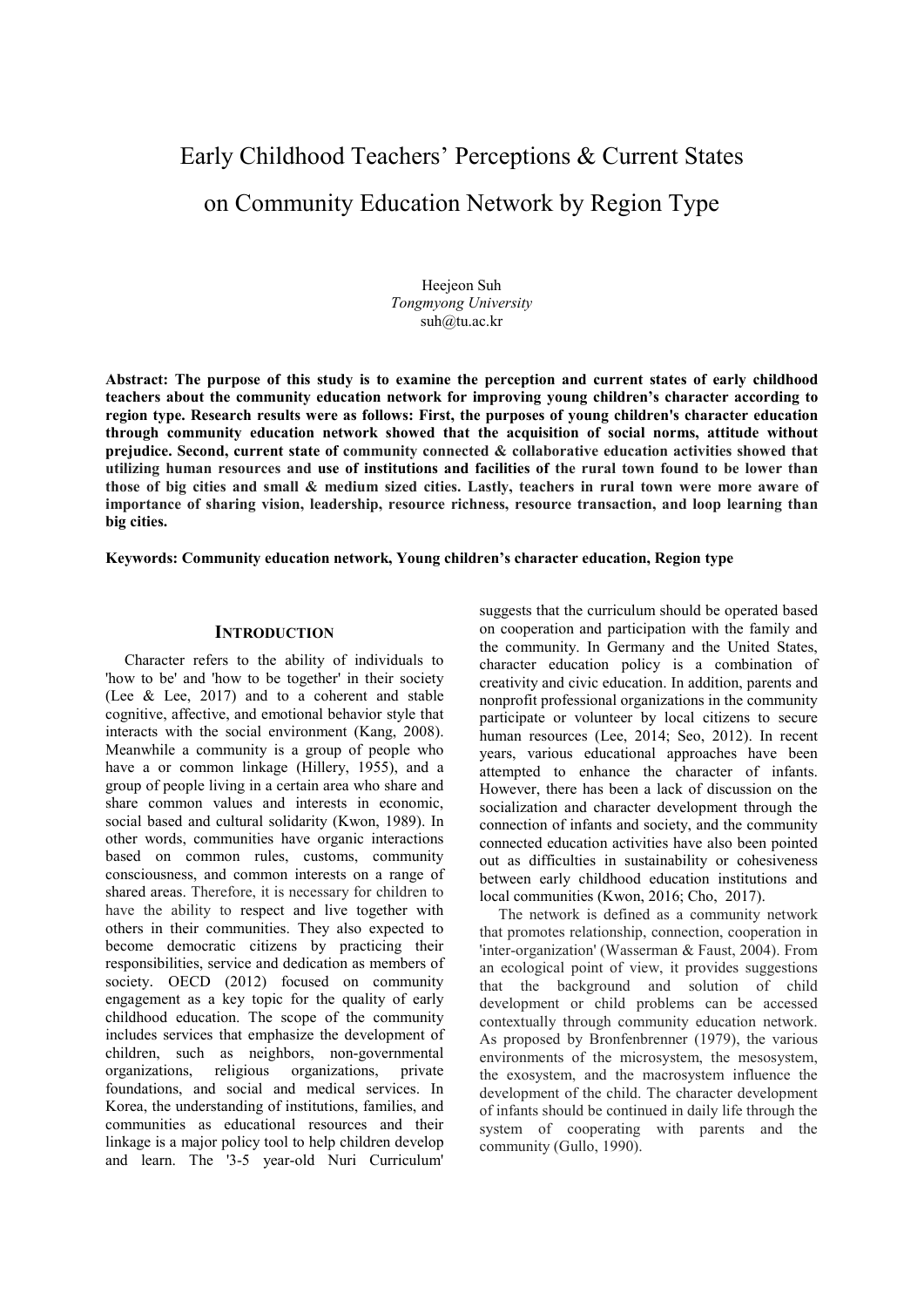The community education network for enhancing young children's character in this study will be defined as a cooperative educational system and as providing opportunities for children with abundant character education and environment by utilizing the human, material and environmental resources of the community. The community education network is not a new concept but rather an action to restore the educational function of family and community as a living community lost due to rapid industrialization. The core concept of the community education network is transaction, and the area and subject of exchange are composed of human resources, programs, information, and space (Choi, 2013). In addition, there is a need for vision sharing, leadership, resource sharing, group cohesion (trust) formation, conflict management, loop learning, and change leadership as influential factors for successful implementation (Vande Van et al., 1980; Woo, 2014). Moreover, the network of community education in this study is a concept that includes the organic connection among early childhood education institutions, communities, and family.

The previous studies are as follows: There is a strong correlation between the effects of educational institutions and local communities on the effects of early childhood education and community linkage the actual state of early childhood education institutions and parents' participation, and teacher recognition of open day care center and parent involvement (Kwon, 2016; Kim & Um, 2014; Lee & Lim, 2016; Woo, 2007). Although there is an approach to establishing connections between education institution and family, it is not yet discussed on the aspect of infant character development and community education network.

Therefore, the purpose of this study is to examine the perception and current states of early childhood teachers about the community education network by region type.

## **RESEARCH METHOD**

## **Participants**

Institution type

The subjects of this study were 344 early childhood teachers who were in early childhood education institutions in 13 provinces.

| Type        |                                 | N   | %    | <b>Total</b> |
|-------------|---------------------------------|-----|------|--------------|
|             | Big city                        | 184 | 53.5 |              |
| Region type | Small & Medium-<br>sized cities | 118 | 34.3 | 344          |

center

Rural town 42 12.0

Kindergarten 94 27.3

72.7

Table 1. Participants' background information

The educational institutions where the subjects are working were located in 53.5% in big cities, 34.3% in small cities, and 12.2% in rural area. 27.3% of subjects belonged to kindergarten and 72.7% of them belonged to early child daycare center.

#### **Research instruments**

 Questionnaires were made by reference to education network research, community connected education performance factors, parent participation research, obstacles and activation plan of community network, school community and social capital, etc.

The questionnaire was composed of the perception of the purpose of young children's character education through the community education network, current state of community connected & collaborative education activities, and the importance and performance of the activating factors of community education network. The reliability (Cronbach's α) of current state of community-connected & collaborative education activities was .83. In addition, the reliability of importance-performance of educational network factors between early childhood education institution and community was .93.

Table 2. Questionnaire composition & reliability

| <b>Questionnaire Composition</b>                                                              | No. of<br>Reliability<br>Questions |     | Remark                      |  |
|-----------------------------------------------------------------------------------------------|------------------------------------|-----|-----------------------------|--|
| Purpose of young children's<br>character education through the<br>community education network | 10                                 |     | nominal<br>scale            |  |
| Current state of community<br>connected & collaborative<br>education activities               | 15                                 | .83 | Likert<br>5 point<br>scales |  |
| Importance and performance of<br>the activating factors of<br>community education network     | 32                                 | .93 | Likert<br>5 point<br>scales |  |

## **Research processes**

In order to verify the validity of the questionnaire, the questionnaire was administered to 2 professors of early childhood education who had experience in com munity research, 3 principals of kindergartens and daycare center with 10 or more years of community-b ased field education, and 2 teachers with 5 years or m ore education experience. The preliminary survey con ducted on 10 principals and teachers in early childhoo d education institutions. From November 10, 2017 to November 30, 2017, 370 questionnaires were distribut ed by mail or direct delivery to teachers in kindergarte ns and daycare centers nationwide, and 351 questionn aires were collected. The final analysis was 344 questionnaires.

#### **Data gathering & analysis**

The collected data were analyzed using SPSS 23.0 program. Mean, standard deviation, frequency and

Early child daycare  $\Big| 250 \Big| 72.7 \Big| 344$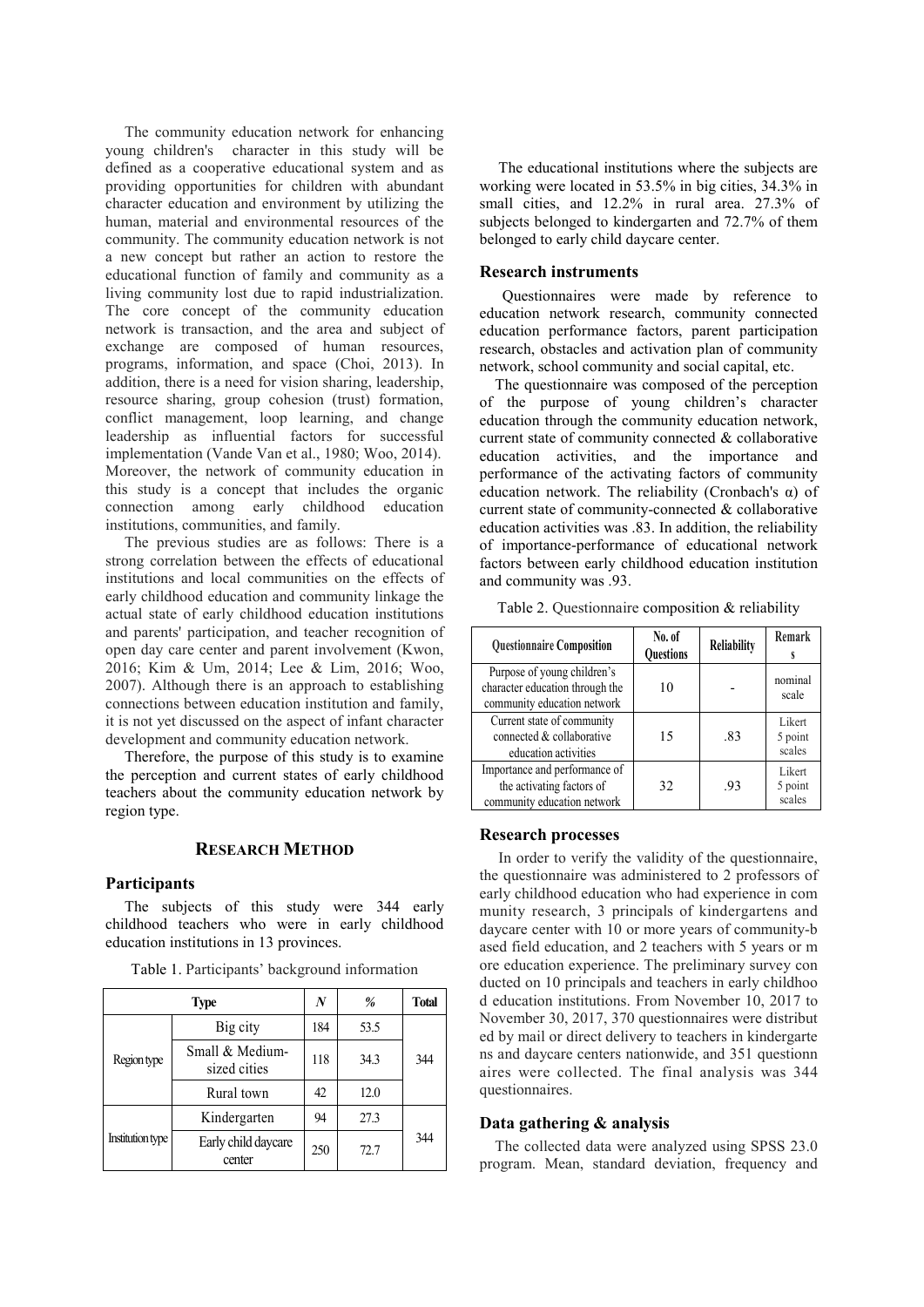percentage were calculated for descriptive statistical analysis. one-way ANOVA and post-test (*Scheffé*) were performed for comparative analysis among variables.

## **RESEARCH RESULTS**

## **Purpose of young children's character education through community education network**

The results of the responses to the purposes of young children's character education through community education network showed that the acquisition of social norms (manners, public order, etc.) in the first place. Attitude without prejudice (disability, poverty, gender role) appeared in second and third place, followed by morality, and respect for natural environment/ecological diversity.

# Table 3. Purpose ranking of young children's character education

|                                                             | 1st Place            | 2nd Place              | 3rd Place<br>No.of<br>$response$ %) |  |
|-------------------------------------------------------------|----------------------|------------------------|-------------------------------------|--|
| <b>Questions</b>                                            | No.of<br>response(%) | No.of<br>$response$ %) |                                     |  |
| Acquisition of social<br>norms                              | 196(57.0)            | 63(183)                | 22(6.4)                             |  |
| An unbiased attitude                                        | 34(99)               | 74 (21.5)              | 75(21.8)                            |  |
| Morality                                                    | 30(8.7)              | 70(20.3)               | 43(12.5)                            |  |
| Respect for natural<br>environment/<br>ecological diversity | 18(52)               | 44(128)                | 58(169)                             |  |
| Democratic values and<br>attitudes                          | 16(4.7)              | 19(5.5)                | 38(11.0)                            |  |
| Understanding the<br>community                              | 16(4.7)              | 11(32)                 | 26(7.6)                             |  |
| Cultural and artistic<br>experience                         | 12(3.5)              | 30(8.7)                | 29(8.4)                             |  |
| Understanding<br>multiculturalism                           | 9(2.6)               | 18(52)                 | 32(93)                              |  |
| Intergenerational<br>Understanding                          | 8(23)                | 15(4.4)                | 21(6.1)                             |  |
| Others                                                      | 5(15)                |                        |                                     |  |
| Total                                                       | 344(100.0)           | 344(100.0)             | 344(100.0)                          |  |

# **Current state of community connected & collaborative education activities**

The community connected & collaborative education activities implemented by early childhood education institutions can be divided into three categories: Participation in service activities and events in the community, utilization of human resources in the community, and use of institutions and facilities in the community.

## **Participation in service activities and events in the community**

The average scores of 'participation in service activities and events in the community' were very high, from 4.21 to 4.80, but there was no difference among the region type  $(p>0.05)$ .

| <b>Questions</b> |                                                | $\boldsymbol{N}$ | M    | SD.   | F<br>(by region type) |
|------------------|------------------------------------------------|------------------|------|-------|-----------------------|
| $1 - 1$          | Visit to the senior<br>citizens' center        | 344              | 4.45 | 1.698 | .165                  |
| $1-2$            | Helping the poor                               | 344              | 4.21 | 1.505 | .061                  |
| $1 - 3$          | Cleaning the<br>community                      | 344              | 4.85 | 1586  | 1.007                 |
| $1-4$            | Participation in local<br>events and festivals | 344              | 4.30 | 1387  | 1.544                 |

Table 4. Degree of participation in service activities and events in the community

 $*_{p<.05,*p<.01}$ 

#### **Utilizing human resources in the community**

The average scores of 'utilization of human resources in the community' were very high, from 4.22 to 4.58, and There were statistically significant differences by region type in the invitation local personnel activities in 'inviting local personnel'  $(p<.05)$  and 'inviting local elders'  $(p<.05)$ . In other words, utilizing human resources of the rural town found to be lower than that of big cities and small & medium sized cities.

| Table 5. Degree of utilizing human resources |  |
|----------------------------------------------|--|
| in the community                             |  |

| <b>Ouestions</b> |                                                                          | $\boldsymbol{N}$ | M    | <b>SD</b> | (by region type)     |
|------------------|--------------------------------------------------------------------------|------------------|------|-----------|----------------------|
| $2 - 1$          | Inviting local personnel                                                 | 344              | 435  | 1.505     | 5.355**<br>(a,b>c)   |
| $2 - 2$          | Inviting local elders                                                    | 344              | 4.58 | 1.527     | $8.421**$<br>(a,b>c) |
| $2 - 3$          | Parent education<br>contribution                                         | 344              | 436  | 1399      | 1.037                |
| $2 - 4$          | Community donations<br>from private<br>organizations or<br>professionals | 344              | 422  | 1.252     | .012                 |

\*  $p$ <.05, \*\* $p$ <.01, Big city<sup>a</sup>, Small & Medium-sized cities<sup>b</sup>, Rural town<sup>c</sup>

#### **Use of institutions and facilities in the community**

The average scores of 'use of institutions and facilities in the communities' were very high, from 4.15 to 4.59, and There were statistically significant differences by region type in 'physical activity' (p<.05). In other words, use of institutions and facilities of the rural town found to be lower than that of big cities and small & medium sized cities.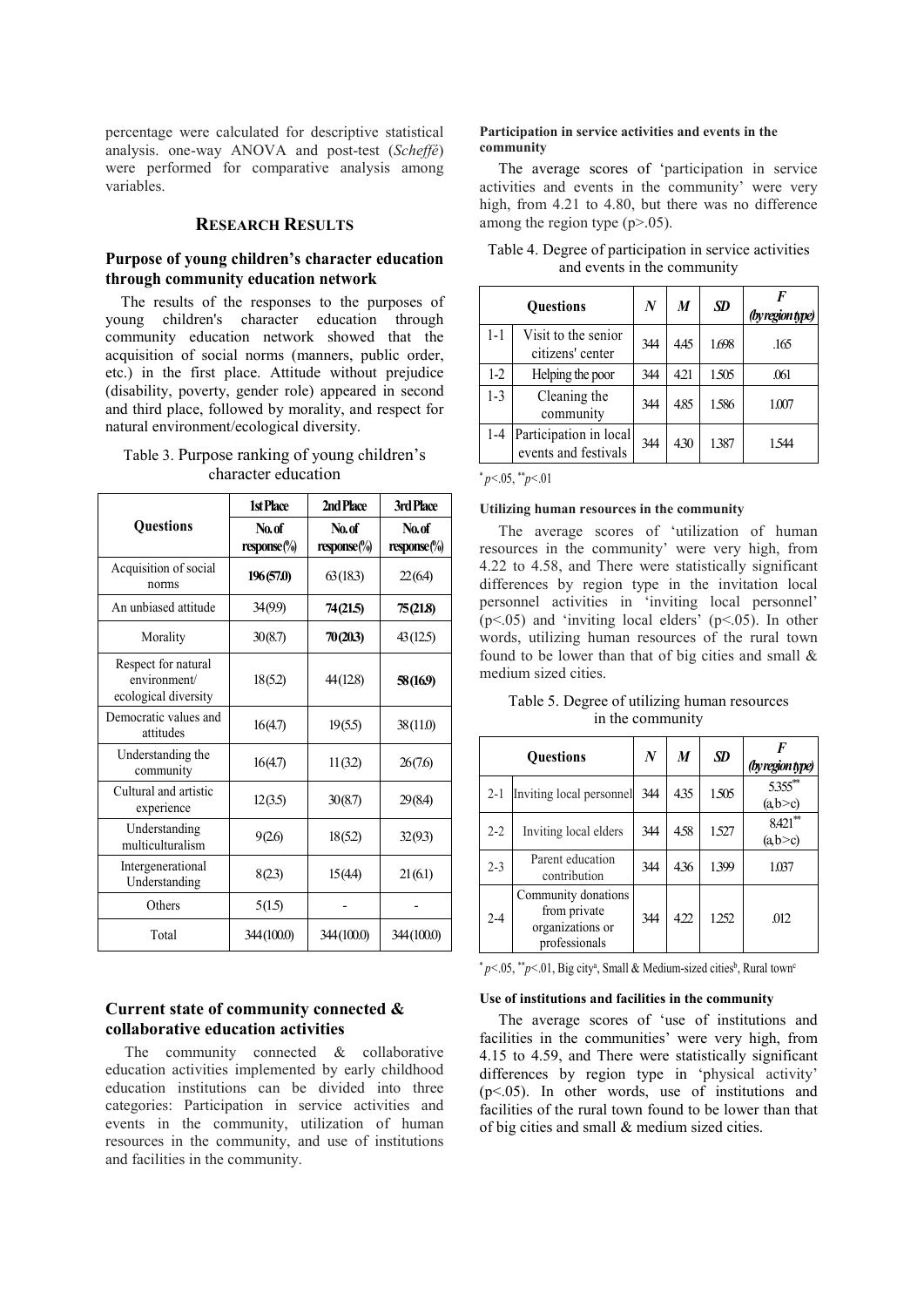| <b>Ouestions</b> |                                              | $\boldsymbol{N}$ | M    | <b>SD</b> | F<br>(by region type) |
|------------------|----------------------------------------------|------------------|------|-----------|-----------------------|
| $3-1$            | Local public<br>agencies                     | 344              | 4.15 | 1.144     | 315                   |
| $3 - 2$          | Associate<br>educational<br>institutions     | 344              | 4.21 | 1.072     | 2.320                 |
| $3 - 3$          | Infants and toddlers<br>support institutions | 344              | 4.25 | 1.133     | .871                  |
| $3 - 4$          | Economy, industry,<br>& healthcare           | 344              | 4.18 | 1.295     | .875                  |
| $3 - 5$          | Culture and arts                             | 344              | 4.15 | 1.162     | .865                  |
| $3-6$            | Nature experience                            | 344              | 429  | 1.034     | 322                   |
| $3 - 7$          | Physical activity                            | 344              | 4.59 | 1.513     | $4.796**$<br>(a,b>c)  |

 Table 6. Degree of use of institutions and facilities in the communities

\*  $p$ <.05, \*\* $p$ <.01, Big city<sup>a</sup>, Small & Medium-sized cities<sup>b</sup>, Rural town<sup>c</sup>

# **Importance and performance of the activating factors of community education network**

## **Differences of importance degree of the activating factors of community education network by region type**

As a result of analyzing the importance degree of factors, there were statistically significant differences by region type in of sharing vision, leadership, resource richness, resource transaction, and loop learning factors (*p*<.05).

Table 7 showed that teachers' perceptions of important factors to activate community education network between early childhood institution and community were as follows: sharing vision (educational interests in young children in the community), leadership (parents willingness to cooperate, and the will of principal of kindergarten or child care center), resource richness (suitable space and facilities for children's character education in the community, rich human and material resources of the community, and professional education staff in community organizations), resource transaction (share personality education data), and loop learning (educate their understanding of early childhood for local institutions and residents ).

Post-test (*Scheffé*) result showed that teachers in rural town were more aware of the importance of sharing vision, leadership, resource richness, resource transaction, and loop learning factors than big cities.

#### **Differences of performance degree of the activating factors of community education network by region type**

 Analysis result of the performance degree of factors showed that there were statistically significant differences by region type in sharing vision (educational objective exchange between teachers and institutional educators)  $(p<.05)$ . According to result of post-test (*Scheffé*), teachers in rural town showed higher performance of sharing vision factors than big cities.

# **CONCLUSION**

The results of the study were summarized as follows. First, the results of the purposes of young children's character education through community education network showed that the acquisition of social norms (manners, public order, etc.) in the first place. Attitude without prejudice (disability, poverty, gender role) appeared in second and third place, followed by morality, and respect for natural environment/ecological diversity.

Second, accroding to current state of the community connected & collaborative education activities implemented by early childhood education institutions, the average scores of 'participation in service activities and events in the community', 'utilization of human resources in the community' and 'use of institutions and facilities in the communities' were very high. Degree of utilizing human resources and use of institutions and facilities of the rural town found to be lower than those of big cities and small  $\&$ medium sized cities.

Lastly, analysis result of the importance degree of factors showed that teachers in rural town were more aware of the importance of sharing vision, leadership, resource richness, resource transaction, and loop learning factors than big cities. On the other hand, analysis result of the performance degree of factors showed rural town showed higher performance of sharing vision factors (educational objective exchange) than big cities.

For further studies, considering the difference of importance of the activation factor according to region type, it is necessary to carry out an in-depth study on the needs and problems of community education network according to the region type through the interviews with the early childhood teachers. Also, it is intended to derive improvement and activation plan through comparative study between countries on community education network for young children's character education.

## **ACKNOWLEDGEMENTS**

This work was supported by the academic research funded by Tongmyong University (2016A034).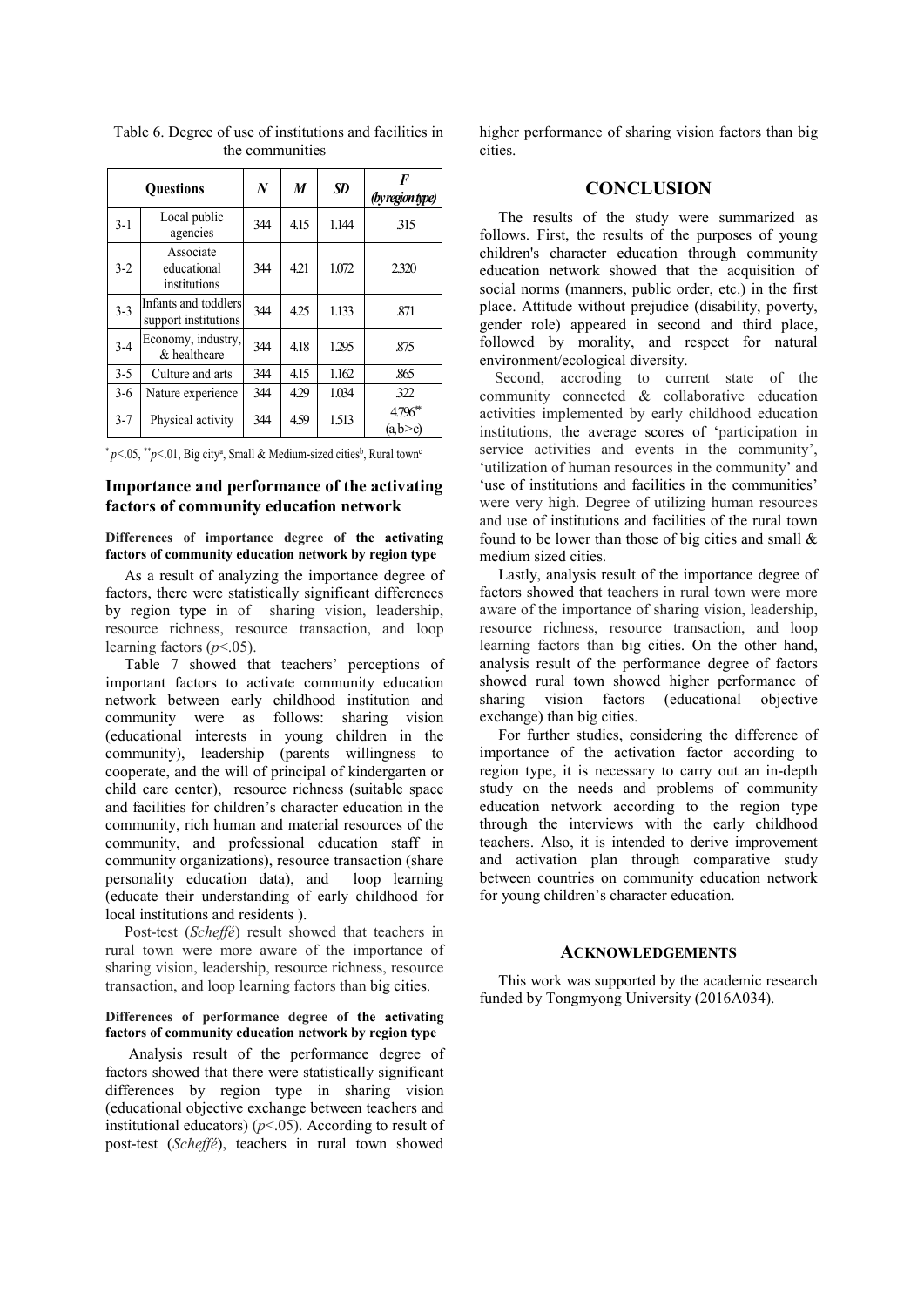|                      |                                                                        |                                                                   |                  | <b>Importance</b> |              |                               | Performance      |               |                               |
|----------------------|------------------------------------------------------------------------|-------------------------------------------------------------------|------------------|-------------------|--------------|-------------------------------|------------------|---------------|-------------------------------|
| <b>Factors</b>       |                                                                        | <b>Region Type</b>                                                | $\boldsymbol{N}$ | $\boldsymbol{M}$  | <b>SD</b>    | $\boldsymbol{F}$<br>(Scheffé) | $\boldsymbol{M}$ | <b>SD</b>     | $\boldsymbol{F}$<br>(Scheffe) |
|                      | Educational objective exchange                                         | Big city <sup>a</sup>                                             | 184              | 4.04              | .788         |                               | 3.35             | .958          | 3.827*                        |
|                      | between teachers and                                                   | Small & Medium-sized cities <sup>b</sup>                          | 118              | 4.25              | .795         | 2.537                         | 3.47             | 1.027         | (c>a)                         |
| Sharing              | institutional educators                                                | Ruraltown <sup>c</sup>                                            | 42               | 4.21              | .871         |                               | 3.81             | .833          |                               |
| Vision               | Educational interest in young                                          | bigcity <sup>a</sup>                                              | 184              | 4.29              | .746         | $3.617*$                      | 3.33             | .920          | 2.808                         |
|                      | children in the community                                              | Small & Medium-sized cities <sup>b</sup>                          | 118              | 4.42              | .697         | (c>a)                         | 3.43             | 1.025         |                               |
|                      |                                                                        | Rural town <sup>c</sup>                                           | 42               | 4.60              | .627         |                               | 3.71             | .864          |                               |
|                      |                                                                        | bigcity <sup>a</sup>                                              | 184              | 4.42              | .750         | 6.543**                       | 3.59             | .901          | .830                          |
|                      | Parent's willingness to cooperate                                      | Small & Medium-sized cities <sup>b</sup>                          | 118              | 4.49              | .701         | (c>a)                         | 3.67             | 1.030         |                               |
|                      |                                                                        | Rural town <sup>c</sup>                                           | 42               | 4.86              | .417         |                               | 3.45             | 916           |                               |
|                      | The will of principal of                                               | bigcity <sup>a</sup>                                              | 184              | 4.45              | .683         | 4.205*                        | 3.99             | .852          |                               |
| Leadership           | kindergarten or child care center                                      | Small & Medium-sized cities <sup>b</sup>                          | 118              | 4.56              | .648         | (c>a)                         | 4.22             | .828          | 3.946                         |
|                      |                                                                        | Rural town <sup>c</sup>                                           | 42               | 4.76              | .576         |                               | 4.31             | .811          |                               |
|                      | The willingness to cooperate of                                        | bigcity                                                           | 184              | 4.21              | .824         |                               | 3.29             | .855          |                               |
|                      | local personnel and the head of                                        | Small & Medium-sized cities                                       | 118              | 4.19              | .787         | 3.006                         | 3.37             | 923           | .427                          |
|                      | the community institution                                              | Ruraltown                                                         | 42               | 4.52              | .707         |                               | 3.38             | .795          |                               |
|                      | Cooperation with universities,<br>professional organizations and       | bigcity<br>Small & Medium-sized cities                            | 184              | 3.97              | .855         |                               | 2.91             | .990          |                               |
|                      | human resources                                                        | Ruraltown                                                         | 118<br>42        | 4.04<br>4.12      | .900<br>.889 | .625                          | 3.02<br>3.07     | 1.094<br>.894 | .678                          |
| Interdependence      | for character education                                                |                                                                   |                  |                   |              |                               |                  |               |                               |
|                      | Participation of local experts in                                      | bigcity                                                           | 184              | 3.76              | .868         |                               | 2.98             | 1.024         |                               |
|                      | designing character education<br>programs                              | Small & Medium-sized cities                                       | 118              | 3.84<br>3.95      | .915<br>.962 | 932                           | 3.03<br>3.31     | 1.097<br>.749 | 1.806                         |
|                      |                                                                        | <b>Rural</b> town                                                 | 42               |                   |              |                               |                  |               |                               |
|                      | Suitable space and facilities for<br>children's character education in | big city <sup>a</sup><br>Small & Medium-sized cities <sup>b</sup> | 184              | 4.26              | .745         | 4.177*                        | 3.24             | .990          | .506                          |
|                      | the community                                                          |                                                                   | 118<br>42        | 4.32<br>4.62      | .738<br>.582 | (c>a)                         | 3.20<br>3.38     | 1.017<br>.882 |                               |
|                      | Excellent educational programs<br>in community organizations           | Ruraltown <sup>c</sup><br>bigcity                                 | 184              | 4.19              | .797         | 1.586                         | 3.36             | .870          | 1.438                         |
|                      |                                                                        | Small & Medium-sized cities                                       | 118              | 4.26              | .778         |                               | 3.34             | .908          |                               |
|                      |                                                                        | <b>Rural</b> town                                                 | 42               | 4.43              | .831         |                               | 3.60             | .767          |                               |
| Resource<br>Richness | Rich human and material<br>resources of the community                  | bigcity <sup>a</sup>                                              | 184              | 4.17              | .798         |                               | 3.19             | .869          | 2.246                         |
|                      |                                                                        | Small & Medium-sized cities <sup>b</sup>                          | 118              | 4.28              | .815         | 4.968**                       | 3.24             | 1.010         |                               |
|                      |                                                                        | Rural town <sup>c</sup>                                           | 42               | 4.60              | .627         | (c>a)                         | 3.52             | .890          |                               |
|                      |                                                                        | big city <sup>a</sup>                                             | 184              | 4.11              | .855         |                               | 3.09             | .895          |                               |
|                      | Professional education staff in                                        | Small & Medium-sized cities <sup>b</sup>                          | 118              | 4.29              | .775         | $3.416*$                      | 3.08             | .992          | 1.564                         |
|                      | community organizations                                                | Ruraltown <sup>c</sup>                                            | 42               | 4.43              | .801         | (c>a)                         | 3.36             | .906          |                               |
|                      | Provide and share information                                          | bigcity                                                           | 184              | 3.94              | .755         |                               | 3.34             | .872          |                               |
|                      | on community organizations,                                            | Small & Medium-sized cities                                       | 118              | 4.05              | .783         | 2.365                         | 3.53             | .893          | 3.744                         |
| Resource             | people, and environments                                               | <b>Rural</b> town                                                 | 42               | 4.21              | .842         |                               | 3.69             | .749          |                               |
| <b>Transaction</b>   |                                                                        | bigcity <sup>a</sup>                                              | 184              | 4.19              | .769         |                               | 3.48             | 1.003         |                               |
|                      | Share character education data                                         | Small & Medium-sized cities <sup>b</sup>                          | 118              | 4.31              | .713         | $3.751*$                      | 3.61             | 1.038         | .782                          |
|                      |                                                                        | Rural town <sup>c</sup>                                           | 42               | 4.52              | .671         | (c>a)                         | 3.64             | .958          |                               |
|                      | Educate their understanding of                                         | bigcity <sup>a</sup>                                              | 184              | 4.11              | .789         |                               | 3.13             | .953          |                               |
| Loop                 | early childhood for local                                              | Small & Medium-sized cities <sup>b</sup>                          | 118              | 4.24              | .724         | 4.822**                       | 3.11             | 994           | 2.609                         |
| Learning             | institutions and residents                                             | Rural town <sup>c</sup>                                           | 42               | 4.50              | .672         | (c>a)                         | 3.48             | .804          |                               |
|                      |                                                                        | bigcity                                                           | 184              | 4.25              | .844         |                               | 3.14             | 1.034         |                               |
|                      | Gain operational budgets                                               | Small & Medium-sized cities                                       | 118              | 4.31              | .790         | 2.306                         | 3.31             | 1.000         | 2.488                         |
| Administrative       |                                                                        | <b>Rural</b> town                                                 | 42               | 4.55              | .705         |                               | 2.90             | 1.122         |                               |
| & Financial          | Establish regulations and laws                                         | bigcity                                                           | 184              | 3.85              | .855         |                               | 2.95             | .960          |                               |
| Support              | for community connected                                                | Small & Medium-sized cities                                       | 118              | 4.05              | .846         | 3.184                         | 3.06             | 1.048         | .793                          |
|                      | education                                                              | <b>Rural</b> town                                                 | 42               | 4.14              | .899         |                               | 3.14             | 1.221         |                               |

Table 7. Differences of importance degree of the activating factors of network by region type